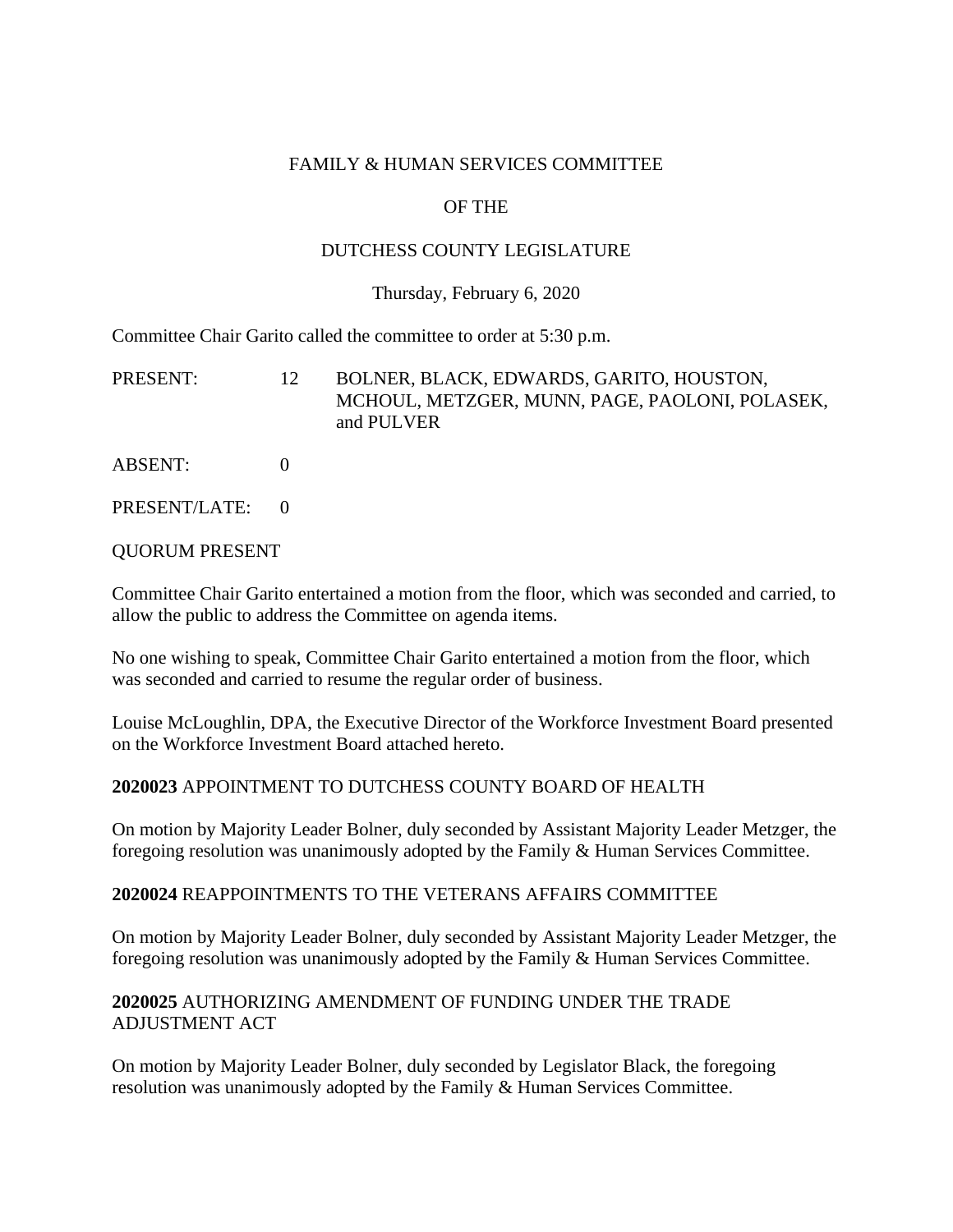### **2020032** PUBLIC HEALTH NUISANCE APPROPRIATION, NOT TO EXCEED \$105,000.00, FOR COOPER ROAD MOBILE HOME PARK IN THE TOWN OF WAPPINGER

On motion by Majority Leader Bolner, duly seconded by Assistant Majority Leader Metzger, the foregoing resolution was unanimously adopted by the Family & Human Services Committee.

There being no further business the meeting was adjourned.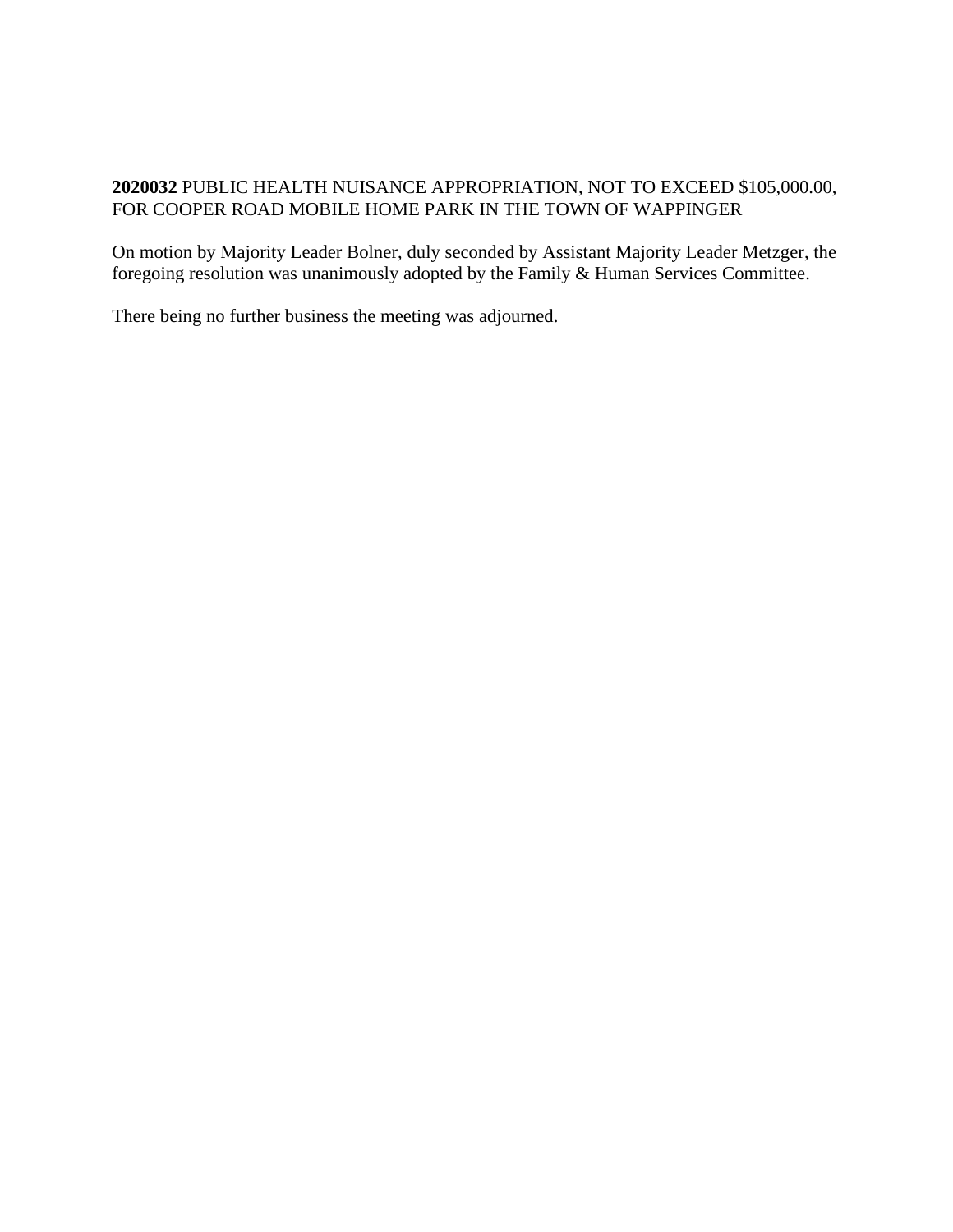

### **Who We Serve**

- Veterans and their spouses
- Adults  $\bigcirc$
- Youth  $\bigcirc$
- Businesses $\bigcirc$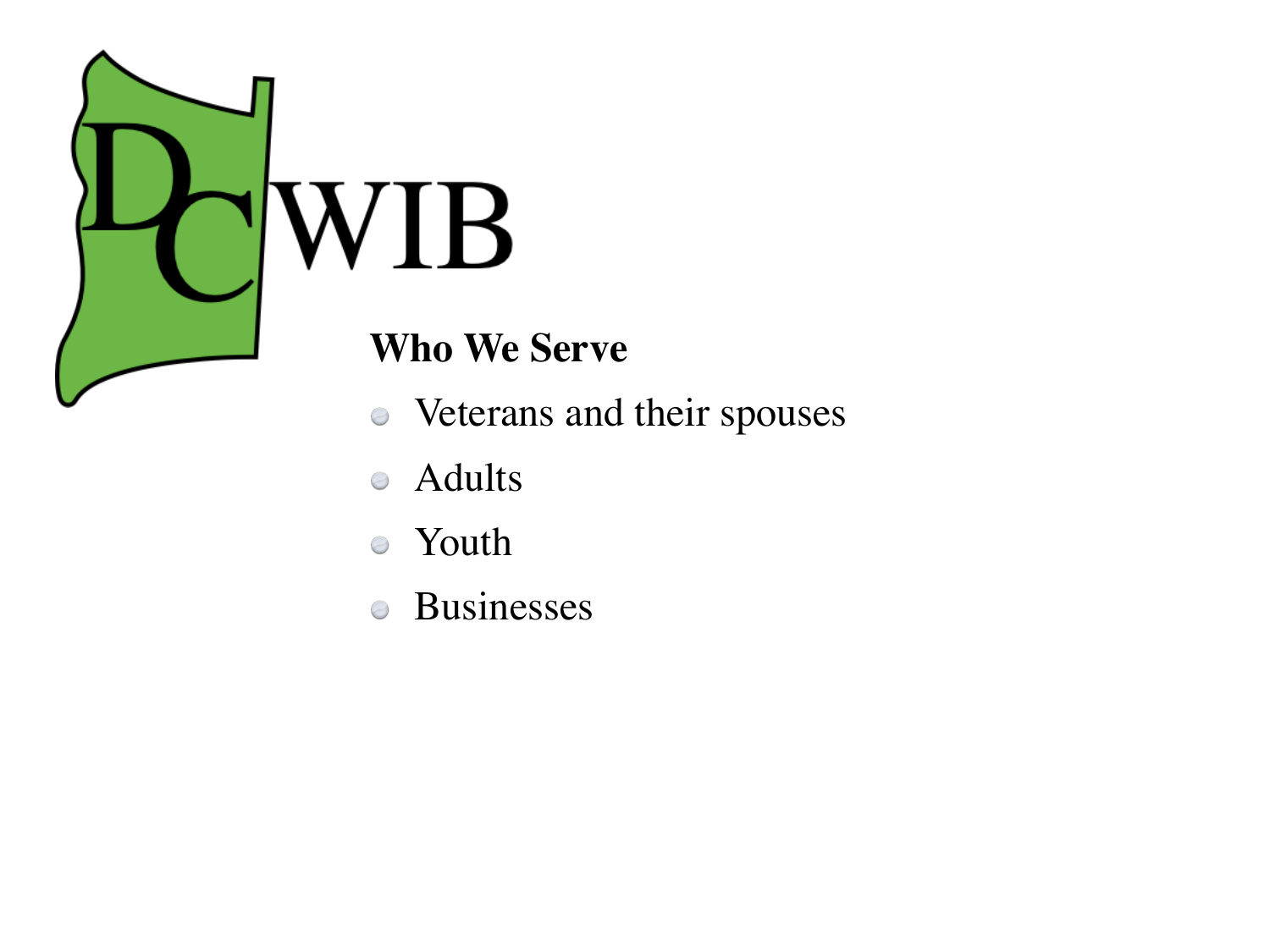## **What We Offer Individuals**

- Employment & Training Services  $\bigcirc$
- Career Counseling  $\bigcirc$
- Funding for Training
- Job Preparation Services  $\bigcirc$
- Job Placement Services
- Financial Literacy  $\bigcirc$
- Driving Instruction  $\bigcirc$
- Transportation Services $\bigcirc$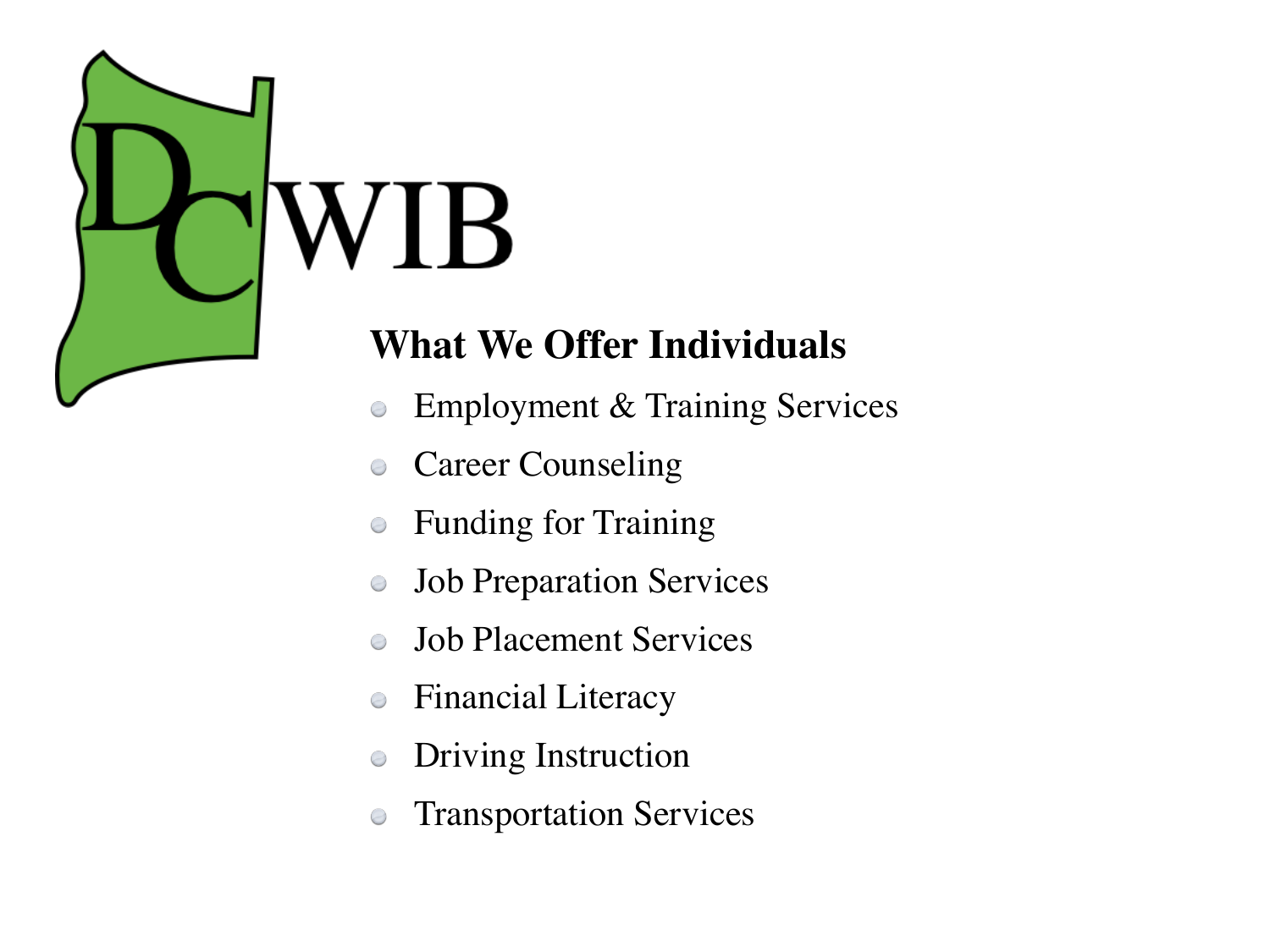

## **What We Offer Businesses**

- Job Matching
- Job Fairs  $\bigcirc$
- On-the-Job Training Funding
- Incumbent Worker Training  $\bigcirc$
- Customized Training at the Business
- Federal Bonding